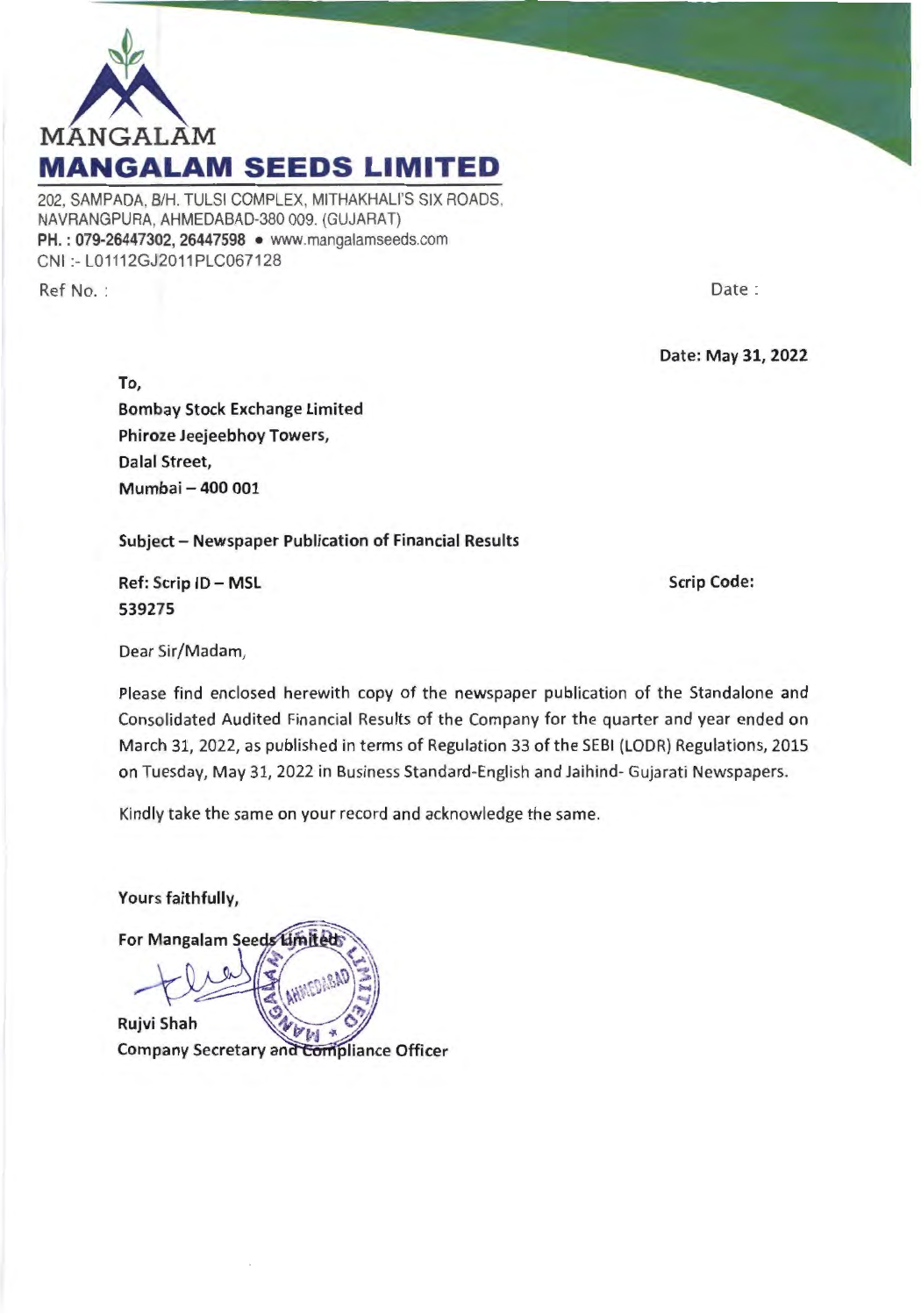TUESDAY • 31-5-2022 03

## **JAI HIND AHMEDABAD**



વી.કે.ત્રિપાઠીને પત્ર લખીને ચેતવણી આપી છે કે નોન સેફ્ટી શ્રેણીમાં પાડવામાં આવશે.

 $1 - 1 - 6$ ડો.રાધવૈયાનું કહેવુ છે કે તા.૨૦ છે. આ મે ૨૦૨૨ના રોજ નોન સેફ્ટી કેટેગરી i નેટવર્ક અંતર્ગત આવતા વિભાગો જેમ કે 1 દેશને કોમશયલ, એન્જિનિયરિંગ, મેડિકલ, [ચ્યો છે. એસ્ટાબ્લીસમેન્ટ, એકાઉન્ટસ, સ્ટોર્સ,

## ોર્મ નંબર ચુઆરસી-2

ાારા

iશે સૂચના આપતી જાહેરાત પ્રકરણ XXI ના )13 ની કલમ 374(b) ને અનુસરીને અને । (નોંધણી માટે અધિકૃત) નિચમો, 2014]

તાવે છે કે કંપની અધિનિયમ, 2013 ની કલમ 366 ાનમાં, આજથી ૧૫ દિવસ પછી અને ૩૦ દિવસ પહેલા ન્ટર ખાતે અરજી કરવામાં આવી શકે છે કે વાયબી શિલ્પ જવાબદારી ભાગીદારી પેઢી છે તે કંપની એક્ટ 2013 ઠળ શેર દ્વારા મર્યાદિત કંપની તરીકે નોંધાઈ શકે છે. ો મુજબ છેઃ

વા, સુધારવા, વિકાસ કરવા, આપવા અથવા બદલામં ભાડે, કબજો, મંજૂરી, નિયંત્રણ, જાળવણી, સંચાલન, ાથ ધરવા અથવા બદલવા માટે જરૂરી હોય અથવા નથવા કીહોલ્ડ જમીન, જંગમ અથવા સ્થાવર મિલકત, .<br>કેસ સ્ટોર્સ, આરામ અથવા અન્ય અધિકારો, મશીનરી, ગિક વસાહત, તમામ આધુનિક સુવિધાઓ અને સુવિધા

ર્ટિકલ ઓફ એસોસિએશનના લેખોની નકલ નું નિરીક્ષણ нг 304/3, टीपी जंબर 50 "शिल्प ढाઉस", પથ રંગોલી રોડ, બોડકદેવ, અમદાવાદ-380054  $153$ 

નાવે છે કે કોઈપણ વ્યક્તિને જો આ અરજીથી વાંધો હોય pસ્ટાર-સેન્ટ્લ રજીસ્ટ્રેશન સેન્ટર, ઈન્ડીયન ઈન્સ્ટીટયુટ **તાઈસીએ), પ્લોટ નં. ૬, ૭, ૮ સેકટર પ, આઈએમ**ટી, રિયાણા) ૧૨૨૦૫૦ ખાતે નોટીસ પ્રસિધ્ધ થયેથી ૨૧ તેની નકલ કંપનીની રજીસ્ટર્ડ ઓફિસે મોકલી આપવી

> અરજદારનું ન વાયબી શિલ્પ એલએલ

> > (યશ જી બ્રહ્મભ ભાગી

SD

૮૦,૦૦૦થી વધુ જગ્યાઓ ખાલી છે જેના પર લાંબા સમયથી ભરતી કરાઇ આવતી જગ્યાઓમાં ૫૦ ટકા મહેકમ નથી. હવે, ભરતીની વાત તા દૂર રહી, ઘટાડવાનો જે નિર્ણય લેવાયો છે તે રેલવે બોર્ડે આ ૮૦,૦૦૦ અયોગ્ય છે અને તેના વિરોધમાં દેશના જગ્યાઓમાંથી ૫૦ ટકા જગ્યા એટલે તમામ રેલવે સ્ટેશનો પર હડતાલ } ૪૦,૦૦૦ જગ્યાઓને ઘટાડવાનો નિર્ણય લીધો છે. આ નિર્ણયથી ૪૦,૦૦૦ નોકરીઓ પર સીધી અસર થશે.



1.2TBS Reg. No.: GJ01JT084 No.: J40408/K4618<br>No.: GJ27TT432 INDUSIND BANK LTD. CFD, 405-406, Arista Business<br>Opp HOF, Pakwan-Sindhubhava BRAJESH SINGH

## હવં

રજાઓ ખાનગી અને જાહેર ક્ષેત્રની એમ બંને બેંકો માટે લાગુ પડે છે. રીઝર્વ બેંક ઓફ ઈન્ડિયા દ્વારા નેગોશિયેબલ ઈન્સ્ટ્રૂમેન્ટ એક્ટ શેડ્યૂલ વિવિધ શહેરોમાં અલગ-અલગ હશે.

ઓફ ઇન્ડિયાના બેક હોલિડે εò

દરમિયાન આઠબેકરજાઓ છે. આ રિઝર્વ બેક ઓફ ઇન્ડિયા રજાઓ હોય છે, જેમાં ર જૂનના .<br>હેઠળ રજા જાહેર કરવામાં આવતા છે. આગામી મહિને બેંકની દિવસોમાં દેશભરની તમામ બેંકો<br>શનિ-રવિ અને વિવિધ તહેવારોનો રજાઓની યાદી રિઝર્વ બેંક ઓફ બંધ રહેશે નહીં. જેમ કે, મહારાણા આ રજાઓમાં સમાવેશ થાય છે. ઇન્ડિયા દ્વારા તૈયાર કરવામાં આવી પ્રતાય જયંતિના અવસર પર ૯ ઈમ્ના હોલિડે કેલેન્ડરમાં જણાવાયા ચૂકી છે.આરંબીઆઇ દ્વારા જાહેર મેના રોજ શિલોંગમાં બેંકો બંધ મુજબ સપ્તાહના અંતને બાદ કરતા કરવામાં આવેલી બેંક રજાઓ મુજબ રહેશે, જ્યારે દેશના અન્ય ભાગોમાં અહીં નોંધનીય છે કે, રિઝર્વ બેક પ્રાદેશિક બેંકોની શાખાઓ બંધ રહે રજાઓ ચોક્કસ ક્ષેત્ર પૂરતી મર્યાદિત

મુંબઇ, તા. 30 નોટિફિકેશન અનુસાર, વીકેન્ડની નેગોશિયેબલ ઇન્સ્ટ્રૂમેન્ટ એક્ટ<br>આગામી જૂન મહિના દ્રષ્ટિએ છુ બેક હોલિડે હોય છે. હેઠળ જૂનમાં માત્ર બે જ બેંકમાં નેગોશિયેબલ ઇન્સ્ટ્રૂમેન્ટ એક્ટ, રોજ મહારાશા પ્રતાય જયંતી અને રજા, રીઅલ ટાઇમ ગ્રોસ સેટલમેન્ટ ૧૧ જૂનેગુરુ હરગોબિંદ જીનો હોલિડે અને ક્લોઝિંગ ઓફ બેંક જન્મદિવસ / રાજા સંક્રાંતિનો એકાઉન્ટ્સ હેઠળ રજાઓ જાહેર કરે સમાવેશ થાય છે. જો કે, આ તમામ જાહેર ક્ષેત્ર, ખાનગી ક્ષેત્ર, આ દિવસે બેંકની રજા નથી. આનો<br>વિદેશી બેંકો, સહકારી બેંકો અને અર્થ એ છે કે મોટાભાગની બેંક હોય છે.

|                                                            |                               | STATEMENT OF AUDITED CONSOLIDATED FINANCIAL RESULTS FOR THE QUARTER AND YEAR ENDED MARCH 31, 2022<br>(Amount In Thousands) |                               |                       |                               |                               |  |  |  |  |  |
|------------------------------------------------------------|-------------------------------|----------------------------------------------------------------------------------------------------------------------------|-------------------------------|-----------------------|-------------------------------|-------------------------------|--|--|--|--|--|
| <b>Particulars</b>                                         |                               |                                                                                                                            |                               | For the Year Ended    |                               |                               |  |  |  |  |  |
|                                                            |                               |                                                                                                                            | 31-March-22 (Audited)         | 31-March-21 (Audited) |                               |                               |  |  |  |  |  |
| <b>Total Revenue from Operations</b>                       |                               |                                                                                                                            | 4.08,483.37                   |                       |                               | 4,11,816.65                   |  |  |  |  |  |
| Profit before exceptional item and Tax                     |                               |                                                                                                                            | 61,698.94                     |                       |                               | 71,659.88                     |  |  |  |  |  |
| Profit before Tax                                          |                               |                                                                                                                            | 61,698.94                     |                       |                               | 71,659.88                     |  |  |  |  |  |
| Profit for the period<br><b>Total Comprehensive Income</b> |                               |                                                                                                                            | 51,673.75<br>50,509.94        |                       |                               | 61,386.55<br>62,911.91        |  |  |  |  |  |
| Paid up Equity Share Capital                               |                               |                                                                                                                            | 1.09.801.58                   |                       |                               | 1,09,801.58                   |  |  |  |  |  |
| (Equity Shares of Rs. 10/- each)                           |                               |                                                                                                                            |                               |                       |                               |                               |  |  |  |  |  |
| <b>Reserves</b>                                            |                               |                                                                                                                            | 3,44,202.83                   |                       |                               | 2,91,738.62                   |  |  |  |  |  |
| Earnings per share                                         |                               |                                                                                                                            |                               |                       |                               |                               |  |  |  |  |  |
| Basic:                                                     |                               |                                                                                                                            | 4.71                          |                       |                               | 5.59                          |  |  |  |  |  |
| Diluted:                                                   |                               |                                                                                                                            | 4.71                          |                       |                               | 5.59                          |  |  |  |  |  |
| Key numbers of Standalone Financial Results :              |                               |                                                                                                                            |                               |                       |                               | (Amount in Thousands)         |  |  |  |  |  |
|                                                            |                               |                                                                                                                            | For the Quarter Ended         |                       | For the Year Ended            |                               |  |  |  |  |  |
| <b>Particulars</b>                                         | 31-March-22<br><b>Audited</b> |                                                                                                                            | 31-Dec-21<br><b>Unaudited</b> |                       | 31-March-22<br><b>Audited</b> | 31-March-21<br><b>Audited</b> |  |  |  |  |  |
| <b>Total Revenue from Operations</b>                       |                               | 63,854.43                                                                                                                  | 1,27,964.83                   | 4.01.453.35           |                               | 4.07.416.42                   |  |  |  |  |  |
| Profit before exceptional item and Tax                     |                               | 10,748.09                                                                                                                  | 19,030.71                     |                       | 61,270.36                     | 71,736.02                     |  |  |  |  |  |
| <b>Exceptional Item</b>                                    |                               |                                                                                                                            |                               |                       |                               |                               |  |  |  |  |  |
| Profit before Tax<br>Profit for the period                 |                               | 10,748.09<br>9,995.16                                                                                                      | 19,030.71<br>15,387.43        |                       | 61,270.36<br>51,300.84        | 71,736.02<br>$-61,454.32$     |  |  |  |  |  |
| <b>Total Comprehensive Income</b>                          |                               | 10,439.56                                                                                                                  | 15,534.43                     |                       | 52,137.03                     | 62,979.68                     |  |  |  |  |  |

## CIN: L65100GJ1995PLC024300

REGI. OFFICE: 12A 3rd Floor, Abhishree Corporate Park, Ambli Bopal Road, Ambli, Ahmedabad 380058 Ph. (02717)298510 E-mail: aerlnodalofficer@gmail.com Fax: (02717)298520 Website: www.adinatheximresources.com

EXTRACT OF STANDALONE AUDITED FINANCIAL RESULTS FOR THE QUARTER AND YEAR ENDED ON MARCH 31, 2022 (Rs. In Lacs except EPS)

|    |  |                                                                                       | <b>Standalone</b>    |                   |           |            |  |  |  |  |  |
|----|--|---------------------------------------------------------------------------------------|----------------------|-------------------|-----------|------------|--|--|--|--|--|
|    |  |                                                                                       | <b>Quarter Ended</b> | <b>Year Ended</b> |           |            |  |  |  |  |  |
|    |  | <b>Particulars</b>                                                                    |                      | 31 03 2021        |           | 31.03.2021 |  |  |  |  |  |
| aı |  |                                                                                       | (Audited)            | (Audited)         | (Audited) | (Audited)  |  |  |  |  |  |
|    |  | <b>Total Income from Operation (Net)</b>                                              | 24.82                | 28.75             | 97.48     | 90.57      |  |  |  |  |  |
|    |  | Profit / (Loss) for the period (before Tax, Exceptional and/or Extraordinary items)   | 17.90                | 4.91              | 75.46     | 65.86      |  |  |  |  |  |
|    |  | Profit / (Loss) for the period after Exceptional (bafors tax and Extraordinary itema) | 17.90                | $-4.91 -$         | 75.48     | 65.88      |  |  |  |  |  |